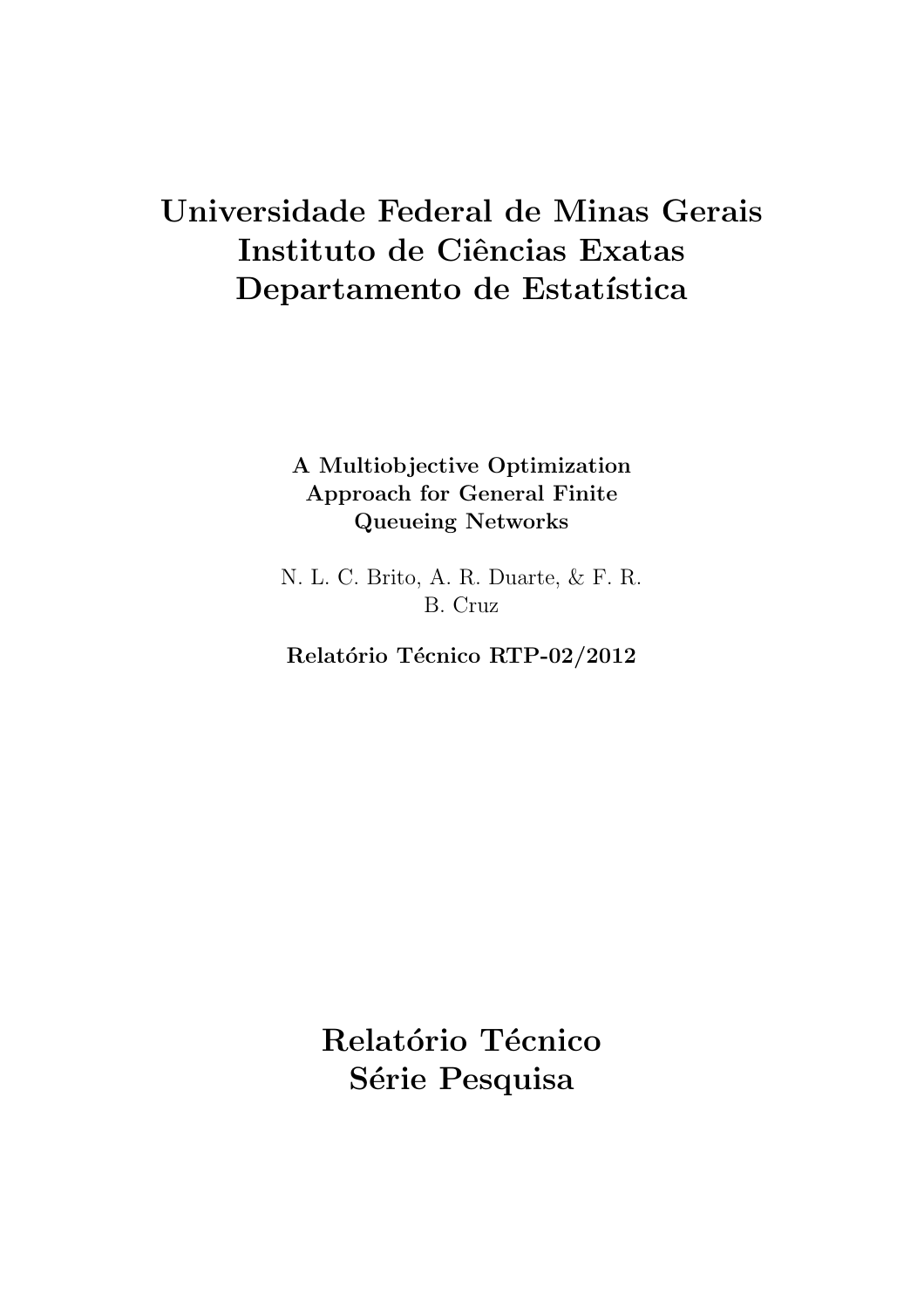# A Multiobjective Optimization Approach for General Finite Queueing Networks

N. L. C. Brito · A. R. Duarte · F. R. B. Cruz

Received: date / Accepted: date

Abstract In this paper a multi-objective algorithm to simultaneously optimize the total number of buffers, the overall service rate, and the throughput of a general-service finite queueing network is studied. These conflicting objectives are optimized by means of a multi-objective genetic algorithm, designed to produce solutions for more than one objective. Computational experiments are shown, in order to determine the efficacy and efficiency of the approach. Instigating news insights are given.

Keywords Network of queues · Multi-objective optimization · Throughput maximization · Genetic algorithms

Mathematics Subject Classification (2000) 60K20 · 90B22

# 1 Introduction

Our focus here is on single-server queueing networks with exponentially distributed inter-arrival times and generally distributed service times, configured in an arbitrary acyclic topology (see Fig. 1). More specifically, the focus is on networks of  $M/G/1/K$  queues, which in Kendall (1953) notation stands for Markovian arrivals, Generally distributed service times, a single server, and the total capacity of  $K$  items, *including* the item in service.

N. L. C. Brito

Departamento de Ciˆencias Exatas, Universidade Estadual de Montes Claros, 39401-089 - Montes Claros - MG, Brazil E-mail: nilson.brito@unimontes.br

A. R. Duarte Departamento de Matem´atica, Universidade Federal de Ouro Preto, 35400-000 - Ouro Preto - MG, Brazil E-mail: anderson@iceb.ufop.br

F. R. B. Cruz Departamento de Estatística, Universidade Federal de Minas Gerais, 31270-901 - Belo Horizonte - MG, Brazil E-mail: fcruz@est.ufmg.br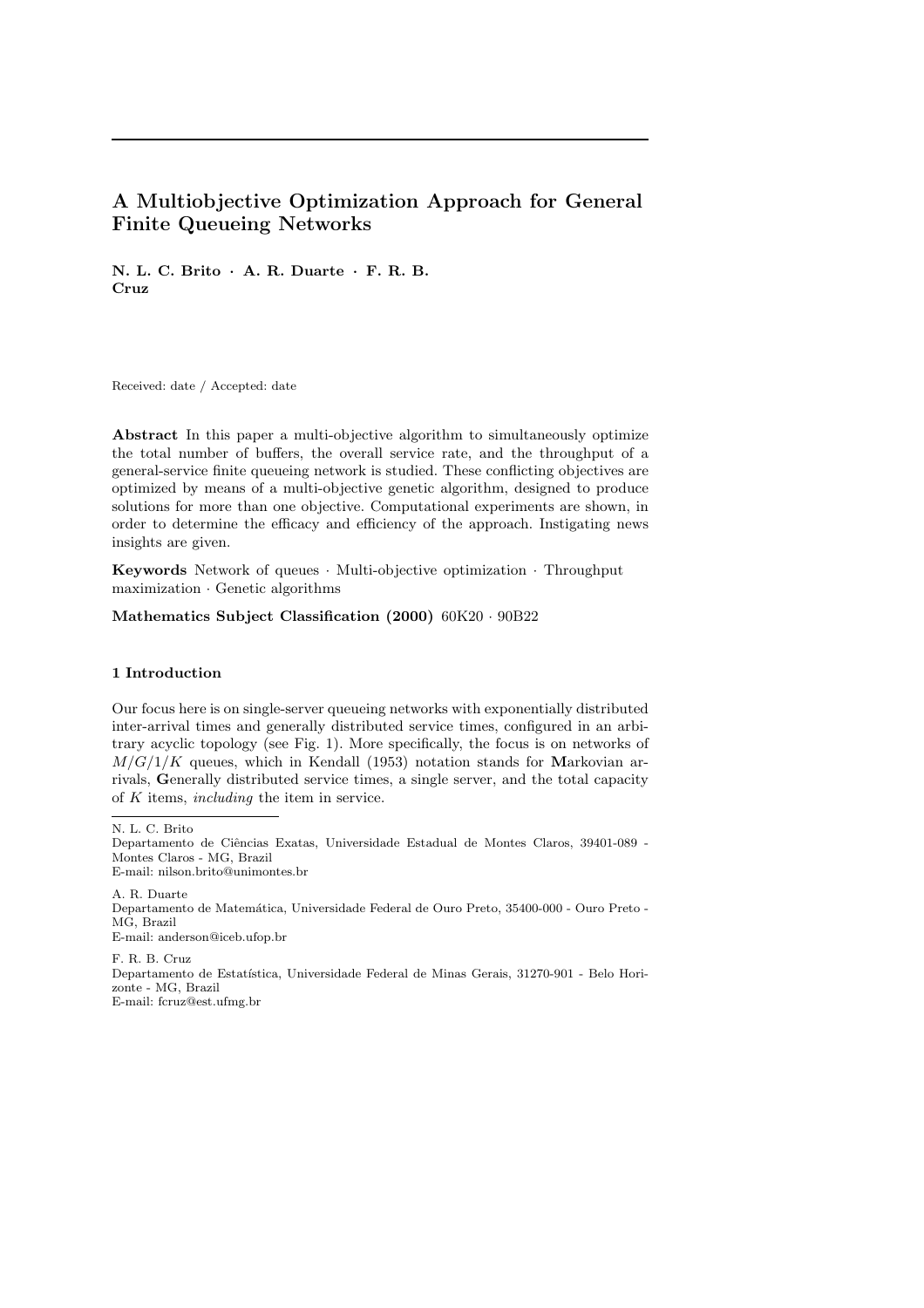

Fig. 1 An  $M/G/1/K$  queueing network

Given the topology and the external arrival rates  $(A = \{A_1, A_2, \ldots, A_n\}),$ our goal is to obtain the maximum throughput  $(\Theta)$  by means of the minimum number of buffers  $(\mathbf{K} = \{K_1, K_2, \ldots, K_n\})$  and the minimum service rates  $(\boldsymbol{\mu} =$  $\{\mu_1, \mu_2, \ldots, \mu_n\}$ . Potential users of these queueing models include computer scientists and engineers. Indeed, these models may help to understand and to improve various real-life systems, including manufacturing (Youssef and ElMaraghy 2008), production (Andriansyah et al 2010) and health (Osorio and Bierlaire 2009) systems, urban or pedestrian traffic (Cruz et al 2010), computer and communication systems (Gontijo et al 2011), and web-based applications with tiered configurations (Chaudhuri et al 2007).

There is a trade-off between the overall number of buffers, the service rates, and the resulting throughput. Because buffers and services can be very expensive, the overall buffer and service capacity should not be large. On the other hand, the highest possible network throughput should be reached. Unfortunately, the throughput is directly affected by the number of buffers allocated and the service rates. Indeed, if the buffer and service capacity reduces there will be in general an undesirable reduction in the throughput. In Fig. 2 it is possible to observe this behavior, which shows  $\Theta$  for a single  $M/G/1/K$  queue with  $cv^2 = 1.5$  (squared coefficient of variation of the service time) and  $\Lambda = 1$  users per time unit (external arrival rate), as a function of several values for buffer size,  $K$ , and service rate,  $\mu$ (see Equations 4 and 10), as well as the respective contour plot.

Similar throughput behavior is also observed in a network of queues, as we shall show shortly. Notice that the surface of the plot shown in Fig. 2 is smooth. Also suggested is convexity. Similar results were reported for simple queueing networks (Meester and Shanthikumar 1990). However, the top surface flatness represents trouble for the traditional optimization algorithms. Indeed, Smith and Cruz (2005) reported a successful optimization algorithm based on Powell method, coupled with multiple starts to avoid premature convergence to local optima.

In this study, an optimization approach is presented to simultaneously optimize the total number of buffers, the overall service rate, and the throughput of networks of  $M/G/1/K$  queues. The proposed method produces a set of efficient solutions for more than one objective in the objective function (Chankong and Haimes 1983). With the proposed approach, the decision maker is able to evaluate the effect of solution replacement. Moreover, the multi-objective approach also allows the user to increase one objective  $(e.g.,$  throughput) while simultaneously reducing another objective (e.g., buffer and service rate allocation).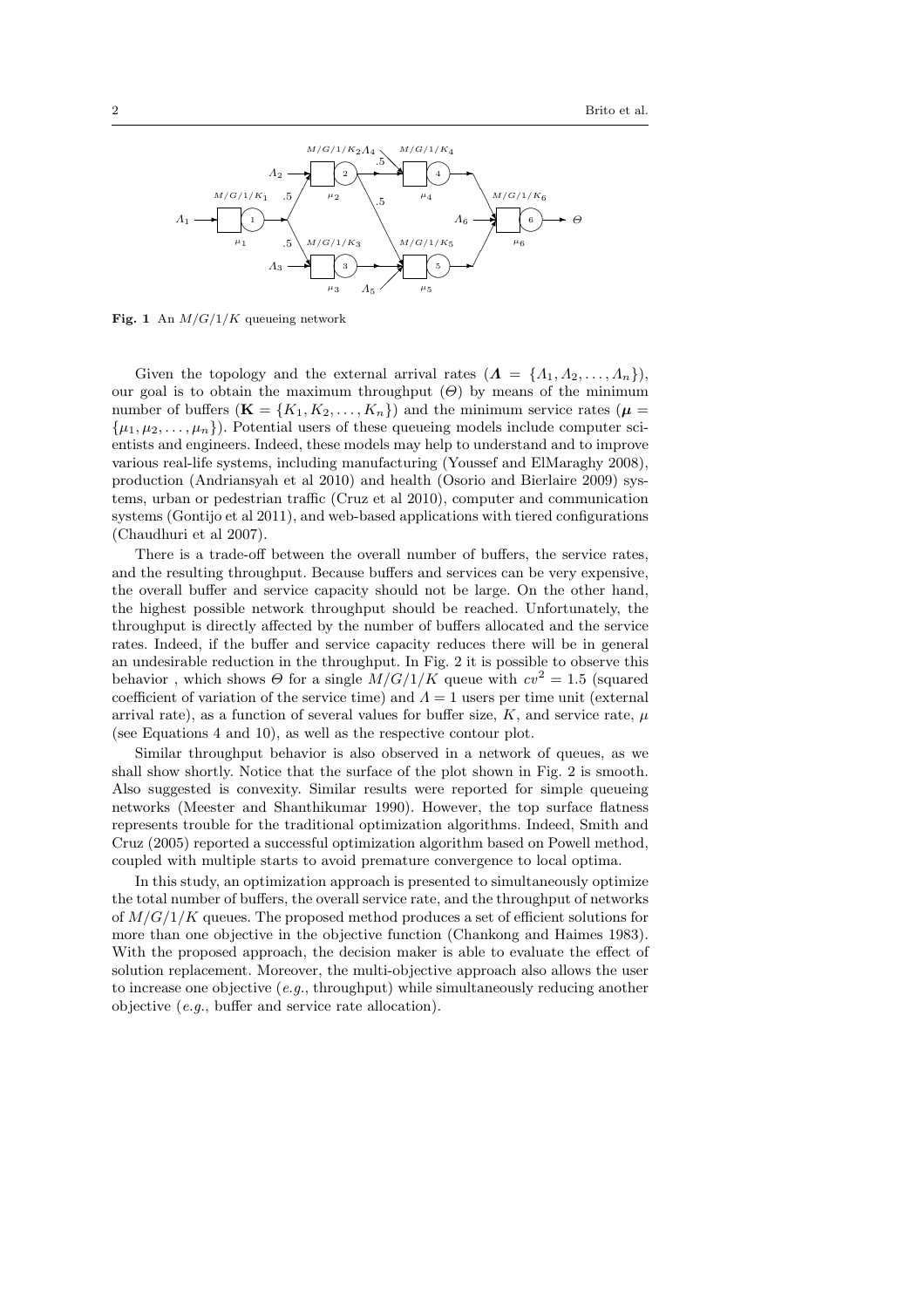

Fig. 2 Behavior of a single  $M/G/1/K$  queue with an arrival rate  $\Lambda = 1$  user per time unit

This paper is organized as follows. A multi-objective evolutionary algorithm specifically developed to multi-objective optimization is presented in Sec. 2, along with the GEM, a performance evaluation tool used to approximate the throughput. In Sec. 3, the results of a comprehensive set of computational experiments are presented to show the efficiency of the approach. Finally, Sec. 4 concludes this paper with final remarks and suggestions for future research in the area.

# 2 Algorithms

#### 2.1 Mathematical Programming Formulation

From a modeling point of view, the throughput maximization problem can be defined by a mixed-integer mathematical programming formulation, in which the total buffer and server costs are minimized and the throughput is maximized subject to integer buffer allocations and non-negative service rates. By defining a queueing network as a digraph  $G(N, A)$ , where N is a finite set of nodes (queues) and A is a finite set of arcs (pair of connected queues), a possible formulation is:

$$
\text{minimize } F(\mathbf{K}, \boldsymbol{\mu}),\tag{1}
$$

subject to

$$
K_i \in \{1, 2, \ldots\}, \ \forall i \in N,
$$
\n<sup>(2)</sup>

$$
\mu_i \ge 0, \ \forall i \in N,\tag{3}
$$

where the decision variables  $K_i$  and  $\mu_i$  indicate the total capacity of the service and the service rate for the *i*th  $M/G/1/K$  queue, respectively. The objective functions,  $F(\mathbf{K}, \boldsymbol{\mu}) \equiv \Big( f_1(\mathbf{K}), f_2(\boldsymbol{\mu}), -f_3(\mathbf{K}, \boldsymbol{\mu}) \Big)$ , are the total buffer allocation,  $f_1(\mathbf{K}) = \sum_{\forall i \in N} K_i$ , the overall service allocation,  $f_2(\mu) = \sum_{\forall i \in N} \mu_i$ , and the overall throughput,  $f_3(\mathbf{K}, \boldsymbol{\mu}) = \Theta(\mathbf{K}, \boldsymbol{\mu}).$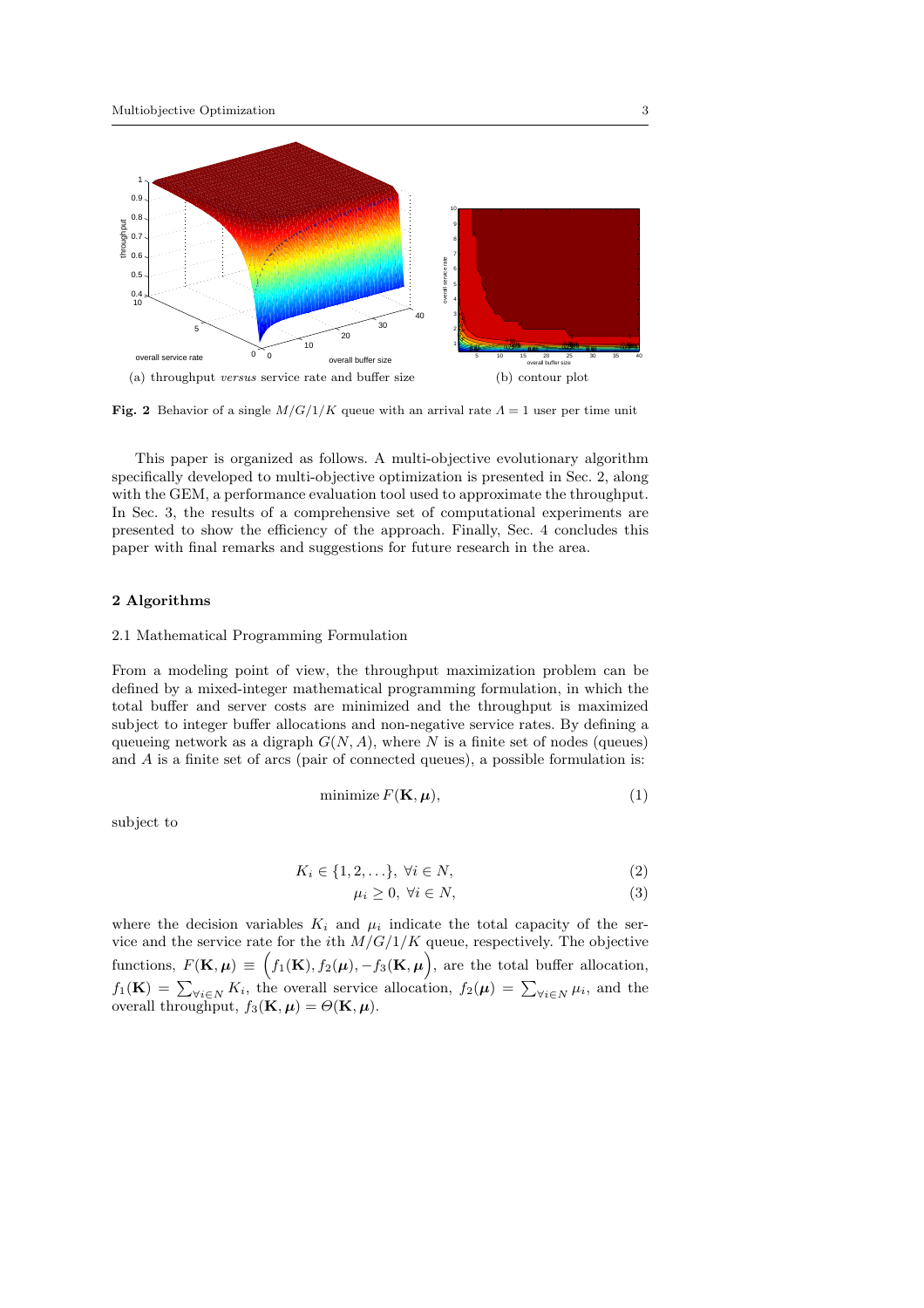Such formulation  $(1)$ – $(3)$  was successfully used by Cruz et al  $(2012)$ . However, notice that in the literature the throughput is commonly modeled as a constraint that must be greater than a threshold  $\Theta_{\tau}$  value rather than as an objective that must be maximized (see, Andriansyah et al (2010), for instance). The problem is that to solve this single-objective version of the problem the throughput constraint must be relaxed and to establish an appropriate  $\Theta_{\tau}$  is not a trivial task. Moreover, often a small decrease in the throughput results in a significant reduction in the buffer and service allocation. Such a trade-off between throughput and the number of buffers and service rates unfortunately will not be apparent in an equivalent single-objective formulation (which usually combines the multiple-objective formulation into a single-objective formulation by means of a vector of weights,  $\omega$ ). Additionally the determination of vector  $\omega$  is difficult and often leads to arbitrary single-objective formulations.

In this paper, a multi-objective evolutionary algorithm (MOEA) is used in combination with a generalized expansion method (GEM), which is a well-known method for obtaining accurate approximations of queueing network performance (Kerbache and Smith 1987). MOEAs are particularly suitable for multi-objective problems and have been shown to perform well in similar multi-objective problems of networks (e.g., see Carrano et al 2006, and references therein). The algorithms will be presented in two parts. Initially, the performance evaluation algorithm will be described. Then, the proposed optimization algorithm will be detailed.

# 2.2 Performance Evaluation - Single Queues

When the interest is on single queues (not exactly the case here), the throughput  $\Theta(\mathbf{K}, \boldsymbol{\mu})$  is:

$$
\Theta(\mathbf{K}, \boldsymbol{\mu}) = \lambda (1 - p_K), \tag{4}
$$

where  $\lambda$  is the external arrival rate and  $p<sub>K</sub>$  is the called blocking probability, which is the probability that an item finds the system full (that is, the number of items in the systems is equal to the total capacity  $K$ ). Thus, the problem of finding  $\Theta(\mathbf{K}, \boldsymbol{\mu})$  reduces to determining  $p_K$ .

For the special case of pure Markovian systems (*i.e.*,  $M/M/1/K$  queues), the blocking probability expression may be easily found in the queueing theory literature (e.g., Gross et al 2009):

$$
p_K = \frac{(1 - \rho)\rho^K}{1 - \rho^{K+1}}.\tag{5}
$$

valid for  $\rho < 1$ , where  $\rho \equiv \lambda / \mu$  is the system utilization. Relaxing the integrality constraint of  $K$ , it is possible to express in closed form the optimal buffer allocation for  $M/M/1/K$  queues in terms of  $\rho$  and  $p_K$ :

$$
K_{\mathbf{M}} = \left\lceil \frac{\ln\left(\frac{p_K}{1 - \rho + p_K \rho}\right)}{\ln(\rho)} \right\rceil, \tag{6}
$$

where  $\lceil x \rceil$  is the smallest integer not superior to x. Consequently, it is possible to derive the optimal buffer allocation for  $M/M/1/K$  queues: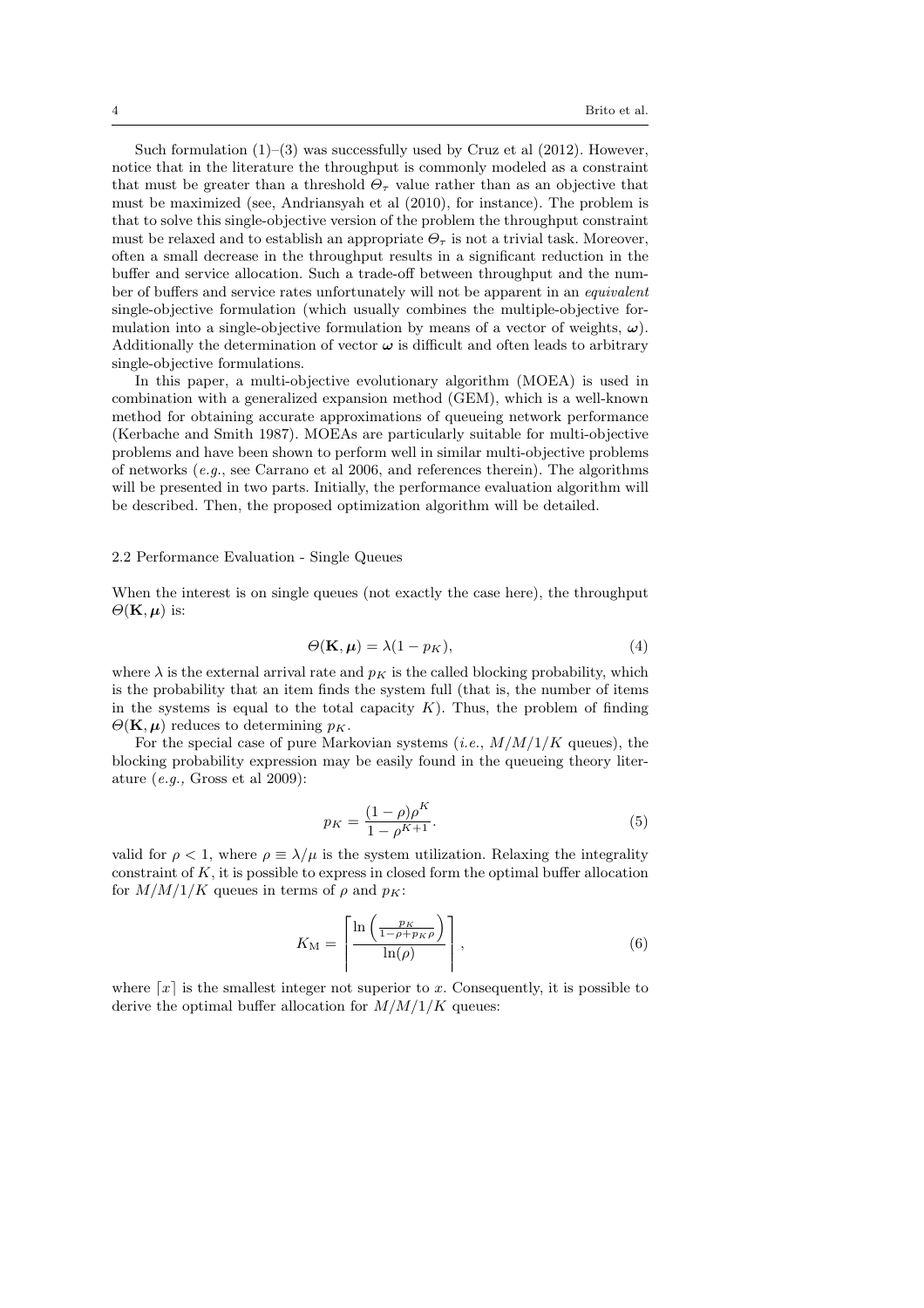$$
x_{\rm M} = K_{\rm M} - 1.\tag{7}
$$

For general-service multi-server queues  $M/G/c/K$ , the blocking probability must be derived by approximate techniques. In particular, Smith and Cruz (2005) have shown in a previous paper that a two-moment approximation based on the Markovian expression, Eq. (7), is quite effective:

$$
x_{\epsilon}(cv^2) = x_M + \text{INT}\left[\frac{(cv^2 - 1)\sqrt{\rho}}{2}x_M\right],\tag{8}
$$

where  $INT[x]$  is the integer part of x. In particular, for single-server queues,  $M/G/1/K$ , given  $\rho$  and  $cv^2$ , the optimal buffer allocation may be written as:

$$
x_{\epsilon} = \frac{\left[\ln\left(\frac{p_K}{1 - \rho + p_K \rho}\right) + \ln(\rho)\right] \left(2 + \sqrt{\rho}cv^2 - \sqrt{\rho}\right)}{2\ln(\rho)}.
$$
\n(9)

Finally, one can isolate  $p<sub>K</sub>$  and determine a closed-form expression for the blocking probability in  $M/G/1/K$  queues, as a function of K (note that for  $M/G/1/K$  queues,  $K = 1 + x_{\epsilon}$ :

$$
p_K = \frac{(1 - \rho)\rho^{\left(\frac{2 + \sqrt{\rho}cv^2 - \sqrt{\rho} + 2(K - 1)}{2 + \sqrt{\rho}cv^2 - \sqrt{\rho}}\right)}}{1 - \rho^{\left(2\frac{2 + \sqrt{\rho}cv^2 - \sqrt{\rho} + (K - 1)}{2 + \sqrt{\rho}s^2 - \sqrt{\rho}}\right)}}.
$$
(10)

#### 2.3 Performance Evaluation - Networks of Queues

For networks of queues, the estimation of the throughput is made by means of the generalized expansion method (GEM), which is an algorithm that has been successfully used to estimate the performance of arbitrarily configured, finite queueing, acyclic networks (Kerbache and Smith 1987). The method is a combination of node-by-node decomposition and repeated trials, in which each queue is analyzed separately, and corrections are made to account for interrelated effects between network queues.



Fig. 3 Generalized expansion method

As described in details byKerbache and Smith (1987), the GEM creates for each finite node j an auxiliary vertex  $(h_i)$  that is modeled as a  $M/G/\infty$  queue,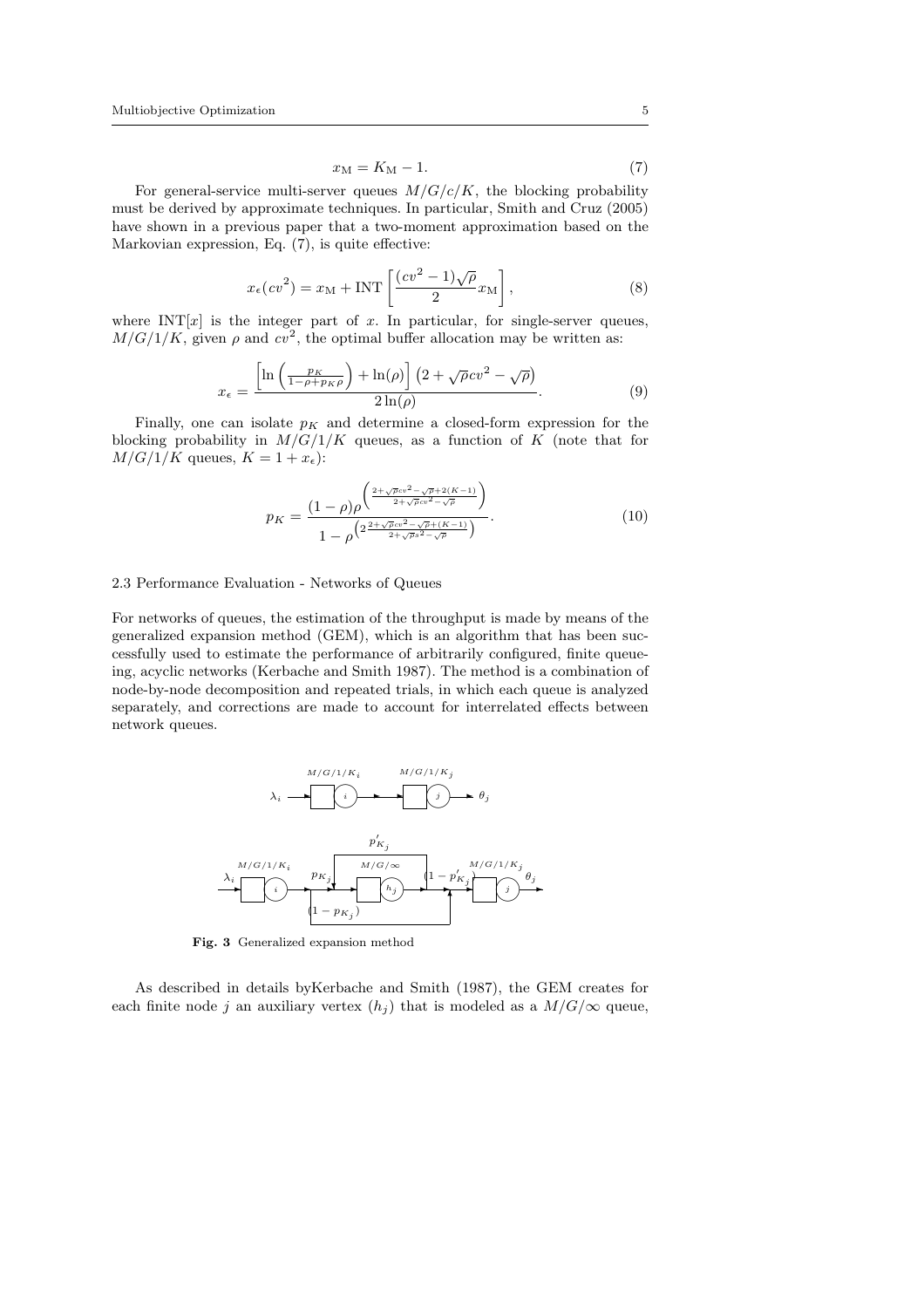as seen in Fig. 3. For each entity placed into the system, vertex  $j$  may be blocked (with probability  $p_{K_j}$ ), or may be unblocked (with probability  $1 - p_{K_j}$ ). When blocking occurs, the entities are rerouted to vertex  $h_j$  and are delayed while node j is busy. Vertex  $h_j$  records the time an entity has to wait before entering vertex  $j$  and computes the effective arrival rate to vertex  $j$ .

The ultimate goal of GEM is to provide an approximation procedure that updates the service rates of upstream nodes and takes into account blocking in services caused by downstream nodes. The approximation below is based on the corrected blocking probabilities  $(\tilde{p}_{K_i})$  of all nodes, which will provide an accurate estimation for the overall throughput  $(\Theta)$ .

$$
\tilde{\mu}_i^{-1} = \mu_i^{-1} + p_{K_j} (\mu'_h)^{-1}.
$$
\n(11)

Notice that the performance evaluation process must be conducted in a specific order. The performance evaluation of the network under study, defined as digraph  $G(N, A)$ , is presented in Fig. 4. The algorithm accounts for blocked services at upstream nodes, resulting in effective service rates that are reduced, in accordance with Eq. (11). Note that the performance evaluation algorithm is a variant of Dijkstra's labeling algorithm for the determination of shortest paths (Dijkstra 1959). For instance, in the network illustrated in Fig.1, a valid evaluation sequence is  $1 \rightarrow 2 \rightarrow 4 \rightarrow 3 \rightarrow 5 \rightarrow 6$ . Specifically, the sequence must make it sure a node only will be assessed after all of its predecessors. Assuming that circuits are not present in  $G(N, A)$ , the GEM has a running time complexity of  $\mathcal{O}(N^2)$ , which is in accordance with Dijkstra's algorithm.

```
algorithm
     read\ graph, G(N, A)read routing probabilities, p_{[ij]}, \forall (i, j) \in Aread external arrival rates and service rates, \Lambda_i, \mu_i, \forall i \in Ninitialize set of labeled nodes, P \leftarrow \emptysetwhile P \neq Vchoose i such that (j \in N) and (j \notin P)if \{i \mid (i, j) \in A\} \subseteq P then
                /* compute performance measures */
                compute p_{Kj} \theta_j* forward information to successors *for \forall k \in \{k' | (j, k') \in A\} then
                    \lambda_k \leftarrow \lambda_k + \theta_j p_{[jk]}end for
                 /* label node as pre-evaluated */
                P \leftarrow P \cup \{j\}end if
     end while
end algorithm
```
Fig. 4 Performance evaluation algorithm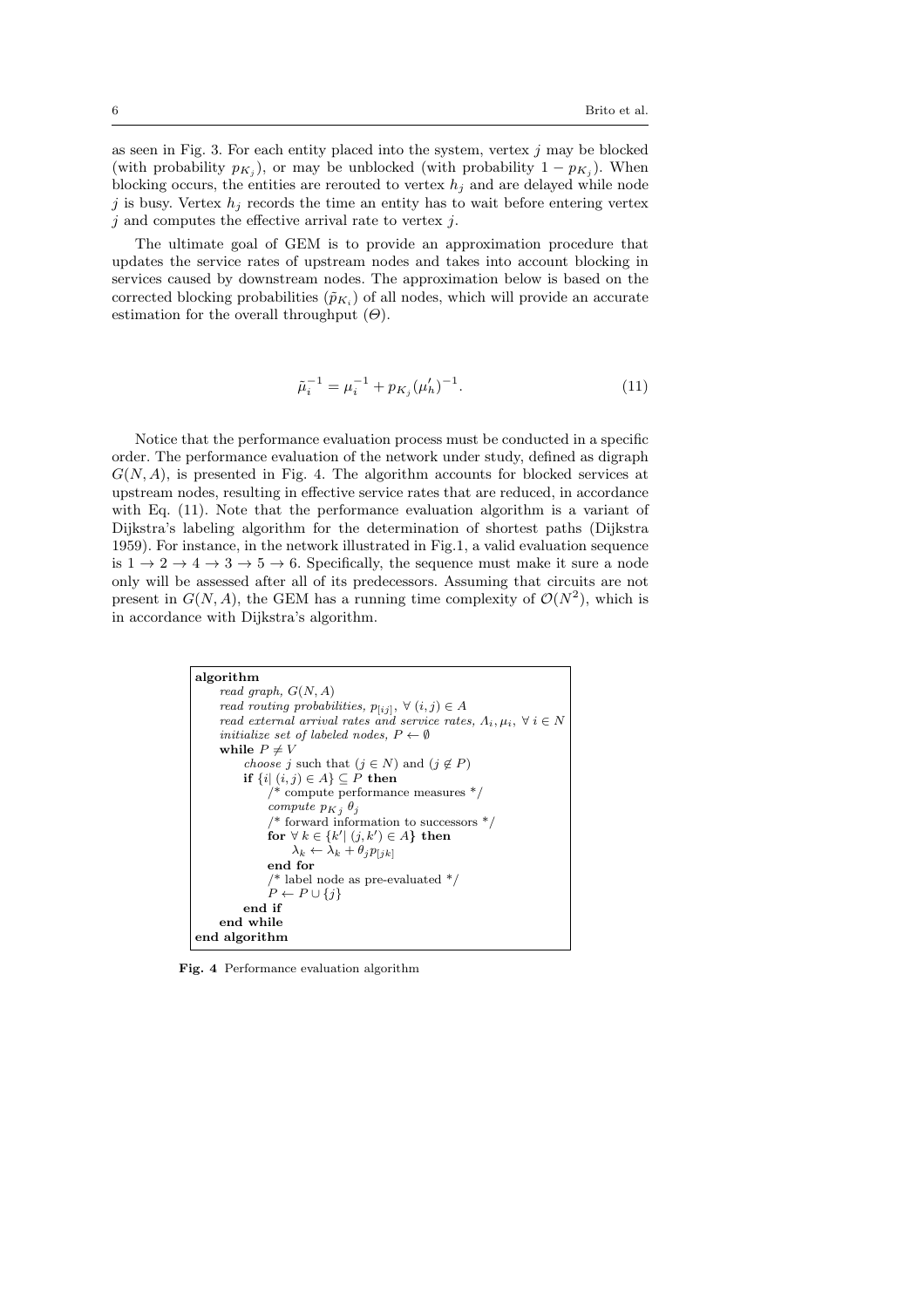#### 2.4 Optimization Algorithm

For the network under consideration, MOEAs seems to be a suitable choice for the multi-objective maximization of throughput. MOEAs are optimization algorithms that perform an approximate global search based on information obtained from the evaluation of several points in the search space (Deb 2001). The population of points that converge to an optimal value are obtained through the application of the genetic operators, mutation, crossover, selection, and elitism.

Each one of these operators characterizes an instance of a MOEA and can be implemented in several different ways. Additionally, MOEA convergence is guaranteed by assigning a value of fitness to each population member and preserving diversity. In fact, recent successful applications of GAs were reported for singleobjective applications (Lin 2008) and for multiple-objective applications (Carrano et al 2006). The instance of MOEA used in this study is based upon the elitist non-dominated sorting genetic (NSGA-II) algorithm of Deb et al (2002), which is shown in Fig. 5. In the application of GAs for multi-objective optimization, the selection and elitism operators must be specifically structured to correctly identify optimal conditions as it will be shown shortly.



Fig. 5 Elitist multi-objective genetic algorithm (NSGA-II)

Elitism is based on the concept of dominance. Point  $\mathbf{x}_i = (x_{i_1}, x_{i_2}, \dots, x_{i_n})$ dominates point  $\mathbf{x}_j = (x_{j_1}, x_{j_2}, \dots, x_{j_n})$  if  $\mathbf{x}_i$  is superior to  $\mathbf{x}_j$  in one objective  $(f_k(\mathbf{x}_i) \langle f_k(\mathbf{x}_j), \rangle)$  for minimization) and is not inferior in any other objective  $(f_{\ell}(\mathbf{x}_i) \nsucc f_{\ell}(\mathbf{x}_j))$ , for minimization). To perform elitism, the fast non-dominated sorting algorithm is employed (Deb et al 2002). This algorithm separates the individuals in the population into several layers (or fronts)  $\mathcal{F}_i$ , such that the solutions in  $\mathcal{F}_1$  are non-dominated, and every solution in a given front  $\mathcal{F}_i$ ,  $i > 1$ , is dominated by at least one solution in  $\mathcal{F}_{i-1}$ , and not by any solution in  $\mathcal{F}_j$ ,  $j \geq i$ . This can be achieved in  $\mathcal{O}(n \log n)$  time (Deb et al 2002).

Selection is performed by sequentially choosing points from each non-dominated front  $(\mathcal{F}_1, \mathcal{F}_2, \ldots)$  until the number of required individuals for the next iteration is obtained. Some decision must be made if the maximum number of individuals is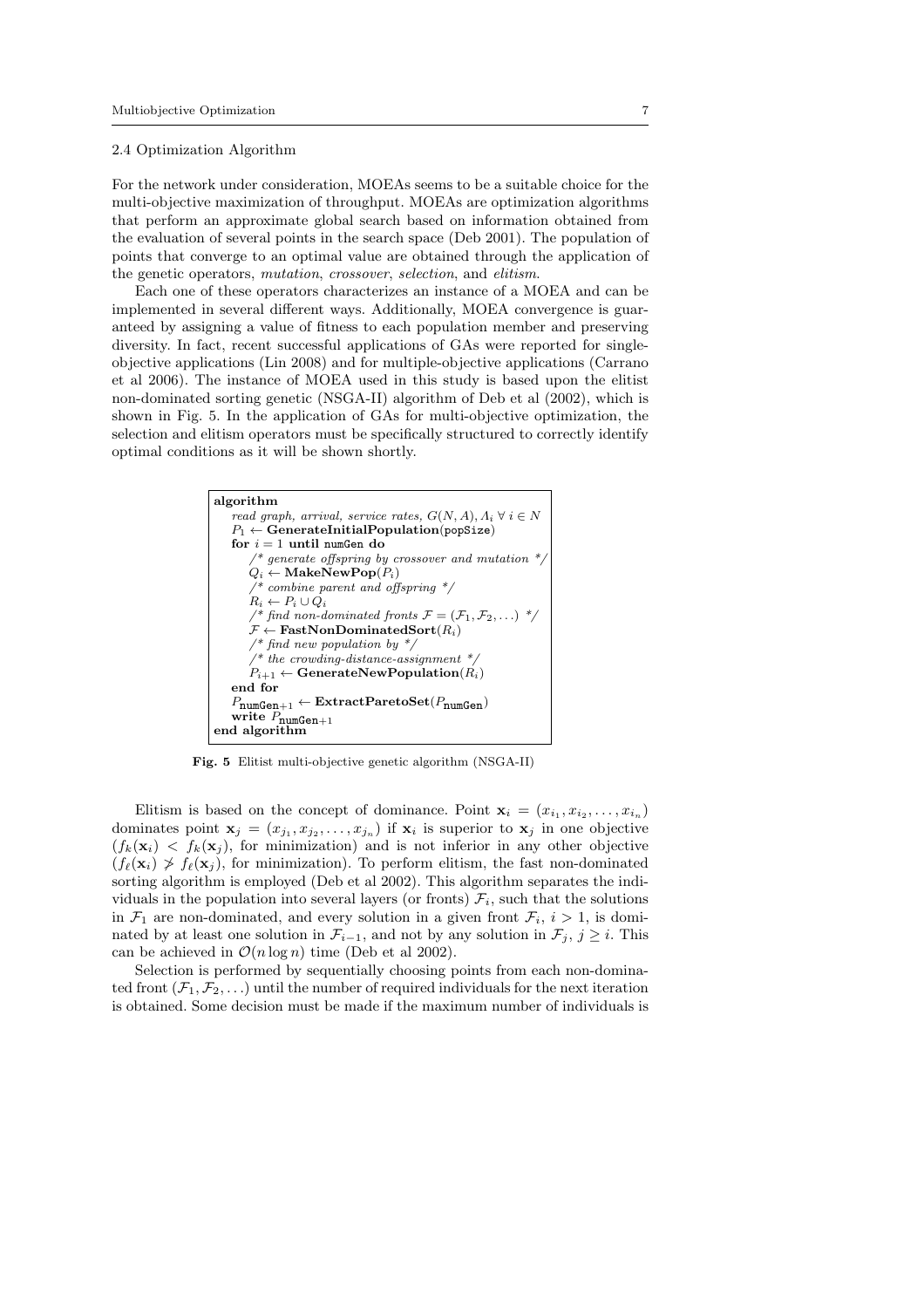exceeded after the addition of a group of individuals from front  $\mathcal{F}_i$ . One possibility is to compute a measure of diversity, such as the crowding distance defined by Deb et al (2002), to ensure the highest diverse population. Thus, only the points with the largest crowding distance are kept for future iterations.

Crossover and mutation are dependent on the application, as well known. For the problem at hand, the *uniform crossover* mechanism was selected (Bäck et al.) 1997), which is popular in multivariable encodings due to its efficiency in identifying, inheriting, and protecting common genes, as well as re-combining non-common genes (Hu and Di Paolo 2007). In this mechanism, crossover is performed for each variable with a probability ( $\text{rateCro}$ ), in accordance with the crossover operator. The crossover operator used in the algorithm is the simulated binary crossover operator (SBX) (Deb and Beyer 1999). SBX is quite convenient for real-coded GAs because of its ability to simulate binary crossover operators avoiding re-encoding the variables. The children  $(x_{i,(\bullet,t+1)})$  are calculated from the parents  $(x_{i,(\bullet,t)})$ according to the following equations

$$
x_{i,(1,t+1)} = 0.5 \Big[ (1+\beta)x_{i,(1,t)} + (1-\beta)x_{i,(2,t)} \Big],
$$
\n(12)

$$
x_{i,(2,t+1)} = 0.5 \left[ (1 - \beta) x_{i,(1,t)} + (1 + \beta) x_{i,(2,t)} \right],
$$
\n(13)

where  $\beta$  is a random variable with the following density function:

$$
f(\beta) = \begin{cases} 0.5(\eta + 1)\beta^{\eta}, & \text{if } \beta \le 1, \\ 0.5(\eta + 1)\frac{1}{\beta^{\eta+2}}, \text{otherwise}, \end{cases}
$$
(14)

noticing that Equations (12) and (13) are designed to create children solutions that posses a similar search power to a single-point crossover of binary-coded GAs Deb and Agrawal (1995). By adjusting  $\eta$ , several different weights ( $\beta$ ) can be generated to produce children that are more (small  $\eta$ ) or less (large  $\eta$ ) similar to their parents.

For each individual gene (each decision variables  $K_i$  or  $\mu_i$ ), the mutation scheme occurs with a specific probability (rateMut). As suggested by Deb and Agrawal (1995), Gaussian perturbations were added to the decision variables,  $K_i + \varepsilon_i$  and  $\mu_i + \varepsilon_{N+i}$ , for all  $i \in N$ , with  $\varepsilon_i \sim \mathcal{N}(0, 1)$ ,  $i \in \{1, 2, \ldots, 2N\}$ .

Finally, to ensure feasibility of constraints (2) and (3) after crossover and mutation, the integer variables values must be rounded accordingly and all the variables readjusted by applying reflection operators as follows

$$
K_{\rm rfl_i} = K_{\rm lowlim} + |K_i - K_{\rm lowlim}|,\tag{15}
$$

and

$$
\mu_{\mathrm{rfl}_i} = \mu_{\mathrm{lowlim}_i} + |\mu_i - \mu_{\mathrm{lowlim}_i}|,\tag{16}
$$

where  $K_{\text{lowlim}}$  is the lower limit of buffer allocation (*i.e.*,  $K_{\text{lowlim}} = 1$ ) and  $\mu_{\text{lowlim}_i}$ is the lower limit of service allocation (to ensure that  $\rho < 1$  holds). Notice that  $K_i$ and  $\mu_i$  are the resulting values after crossover and mutation, and  $K_{\text{rfl}_i}$  and  $\mu_{\text{rfl}_i}$ are the results after reflection. The proposed scheme always generates feasible solutions without avoiding or favoring any particular solution.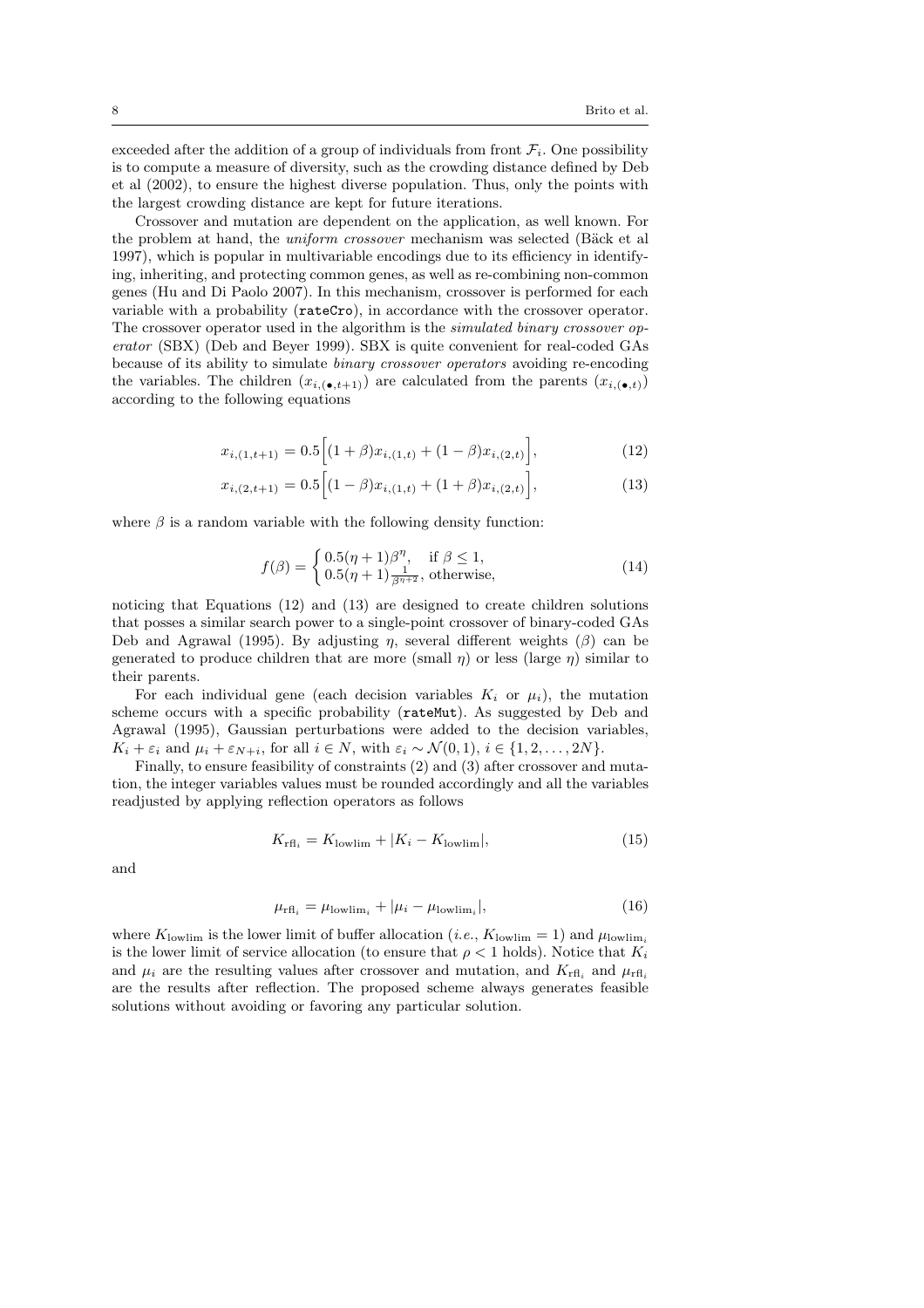#### 2.5 Convergence Issues

Recently, the stopping criterion of multi-objective optimization evolutionary algorithms has been analyzed in detail. Evidently, the maximum number of generations (numGen) plays an important role in the quality of the solutions. However, increasing the number of generation may not be ideal because computational time is wasted when many iterations do not lead to a significant improvement. Thus, Rudenko and Schoenauer (2004) suggested that a superior stopping criterion is obtained when a fixed number of iterations are performed without improvement. To demonstrate the complexity of the issue, Rudenko and Schoenauer (2004) conducted a comprehensive set of computational experiments. Their results revealed that an obvious stopping criterion, such as the entire population possessing a rank of 1, did not indicate that evolution should be terminated. Rudenko and Schoenauer (2004) proposed a local stopping criterion that computes a measure of the stability of non-dominated solutions after each iteration based on the stabilization of the maximal crowding distance,  $d_l$ , measured over L generations and calculated by the following standard deviation:

$$
\sigma_L = \sqrt{\frac{1}{L} \sum_{l=1}^{L} (d_l - \bar{d}_L)^2},\tag{17}
$$

in which  $d_L$  is the average of  $d_l$  over L generations and the criterion  $\sigma_L < \delta_{\text{lim}}$ should indicate when MOEA should stop. Rudenko and Schoenauer (2004) suggested that  $L$  and  $\delta_{\text{lim}}$  should be set to 40 and 0.02, respectively, which leads to a stopping criteria that is  $\sigma_{40} \leq 0.02$ .

# 3 Results and Discussion

In order to use a previous implementation of the GEM algorithm that was based on the International Mathematics and Statistics Library (IMSL), the optimization algorithm was coded in FORTRAN. Upon request directly from the authors all codes are available for educational and research purposes. Firstly, the computational experiments were conducted to discover a sub-optimal set of parameters that guarantee rapid convergence. Finally, a detailed analysis of a queueing network was performed.

# 3.1 Parameter Setup

As indicated by previous studies on GAs, a sub-optimal set of parameters to ensure rapid convergence with a minimal amount of computational effort may be determined without trouble by trial and error. Only results obtained for the network from Fig. 1 are presented, although different topologies of acyclic similarly sized networks were also tested. The results (not presented) were similar.

Convergence is monitored in Fig. 6-a in terms of  $\sigma_L$  along the generations, for combinations of crossover and mutation. It is remarkable that pure mutation could solve the problem but using SBX operator (crossover) may remove instabilities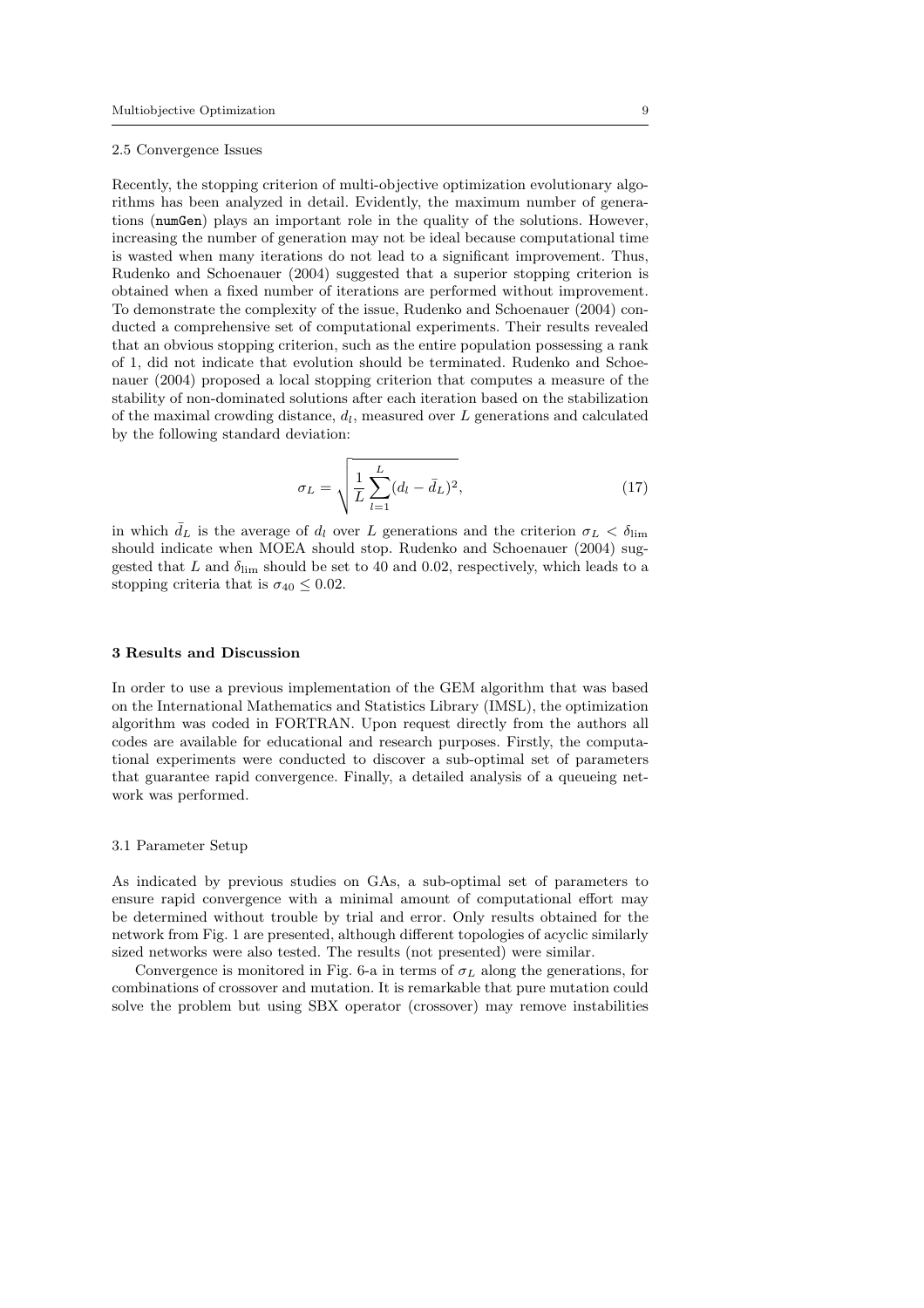from  $\sigma_L$ . Thus, combining mutation and SBX may be advantageous regardless of the number of queues in the network. Figure 6-b discloses that the population size (popSize) affects algorithm convergence, although the population size cannot be arbitrarily increased, as it may risk the processing time.



Fig. 6 Effects of crossover and mutation and population size

The standard deviation as function of rateMut is displayed in Fig. 7-a disclosing that an increase in the mutation rate may speed up the convergence but after a certain rate no further improvements are obtained. Then, mutation rates between up to 2% seemed to respond for the best results, as shown by the experimental results provided. In Fig. 7-b the standard deviation is presented as a function of parameter  $\eta$  which responds for the SBX operator performance. From these experiments, it is possible to conclude that values above 8 are not effective in terms of stability.



Fig. 7 Effect of the mutation rate and  $\eta$ 

As a final word concerning the best group of parameters for the algorithm, one could use the following combination: (i) combined use of SBX and mutation, with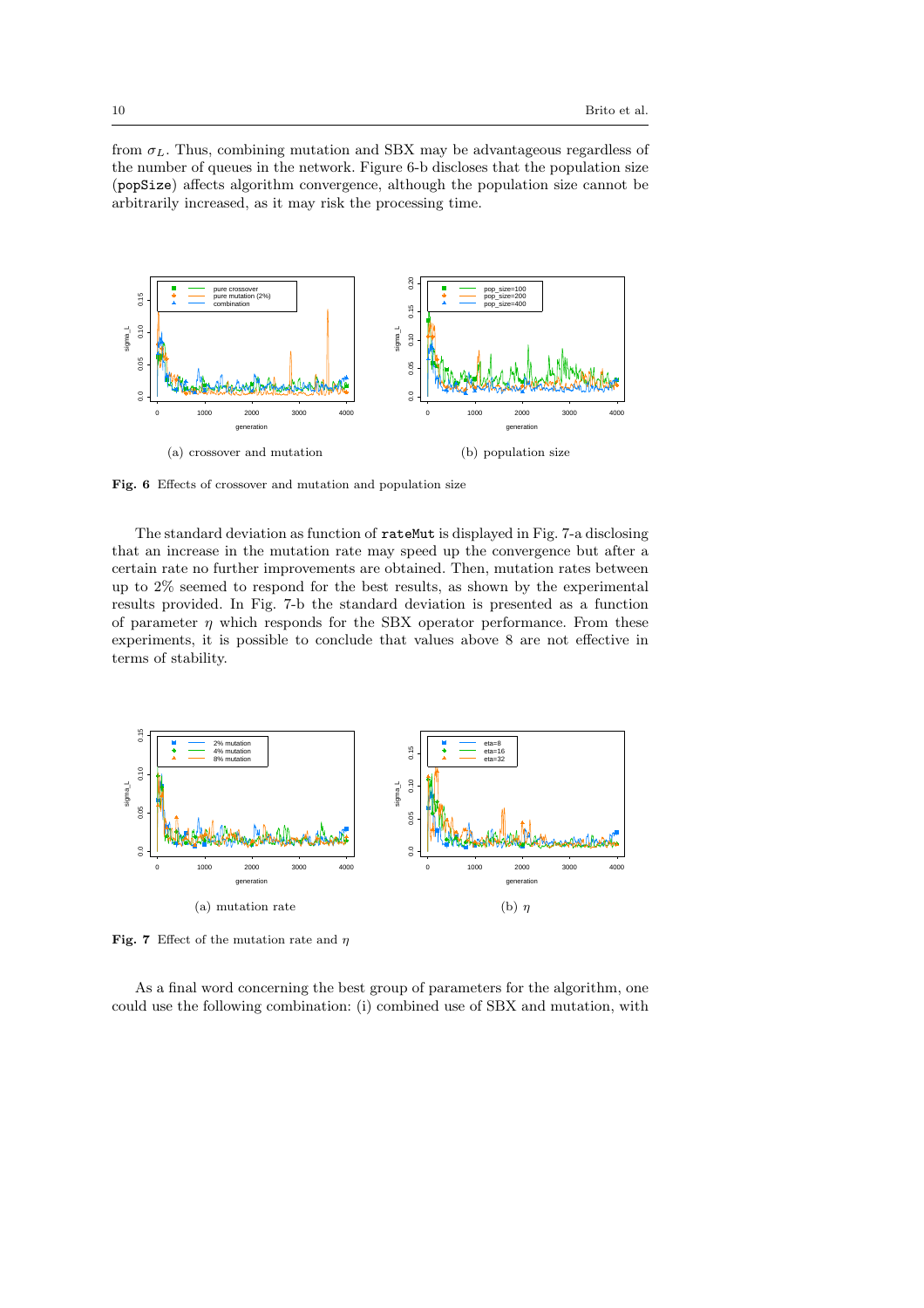(ii) a mutation rate below 2%, (iii) although greater the better the population, 400 individuals seem to be enough, and (iv) the dispersion parameter,  $\eta$ , should not go above 8. To ensure a finite computation time, a maximum number of generations numGen was set to 4,000. Fortunately, MOEAs are robust enough to perform well in a broad range of problems, as confirmed by the experiments run (not shown).

# 3.2 Network Analysis

The network presented in Fig. 1 was analyzed with the proposed method. Two different squared coefficients of variation were analyzed,  $cv^2 = 0.5$  and 1.5, with arrival rate  $(A_1 = 1.0)$ . First, the convergence speed of the genetic algorithm was confirmed to be robust for this type of problem. The experimental set-up was identical to the previous analysis. However, the results indicated that convergence was stable at 2,000 iterations.



Fig. 8 Final results for the network from Fig. 1

Figure 8 shows the results. It is possible to see the final population and the respective contour plot. It is remarkable the resemblance between these two contour plots and the exact contour plot for a single queue, Fig. 2-b. The results suggest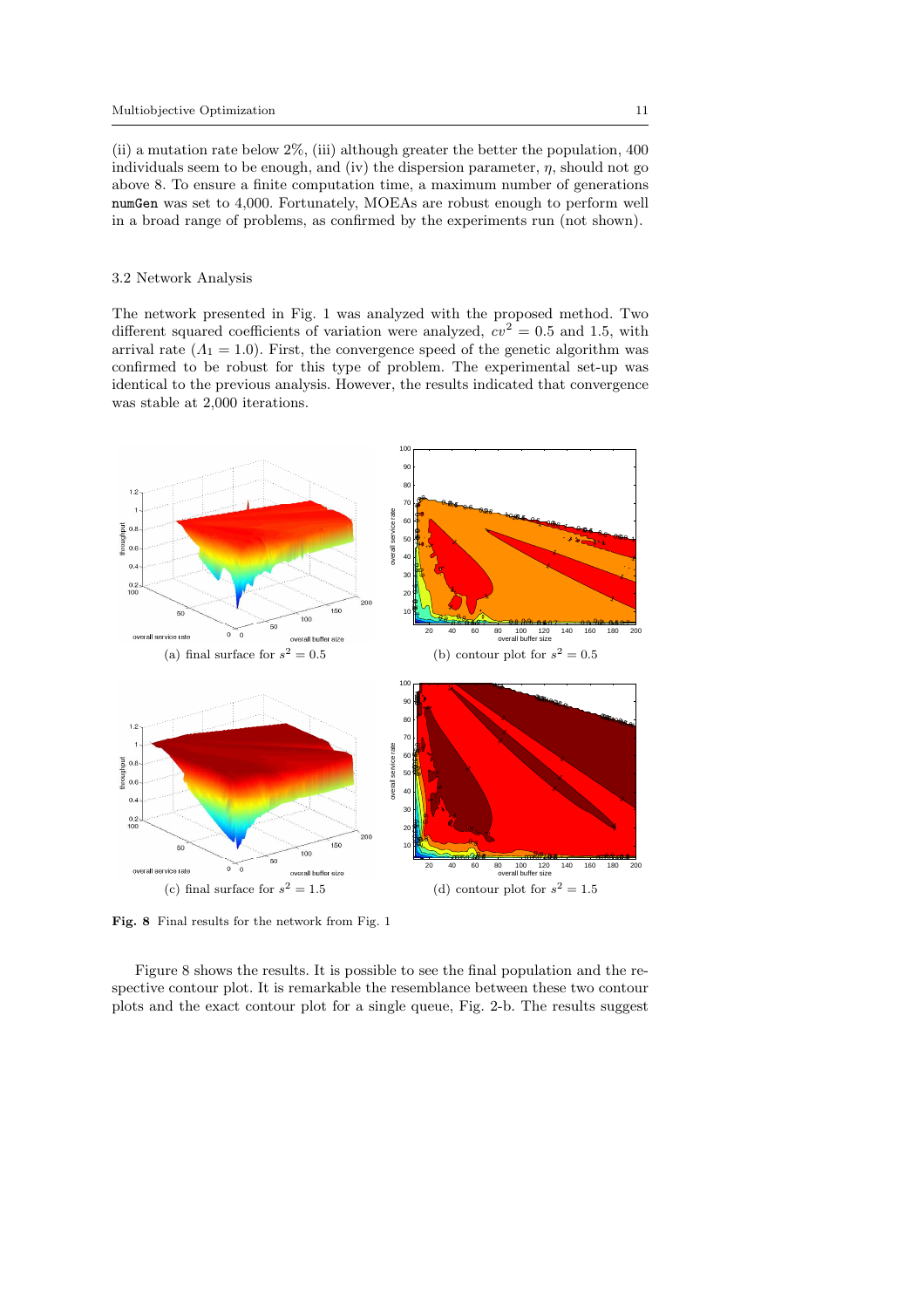that the networks of queues seem to behave such as an equivalent single queue. Unfortunately, it is unknown whether or not it would be possible to derive some sort of algorithm to predict the parameters of such an equivalent single queue.

Additionally note that when the squared coefficient of variation of the service time  $cv^2$  is equal to 0.5, then the contour lines are closer to the origin point  $(0,0)$ than when  $cv^2$  is equal to 1.5. Such a behavior is expected since a smaller  $cv^2$ means less variability in the service time. The methodology is shown therefore consistent. Another interesting point is that the contour lines help identify the points from which further increase is not worth in the buffer spaces (or in the service rates) since beyond these points only negligible gains will be reached in the throughput.

Table 1 presents some Pareto efficient solutions for a more detailed analysis. Note that, with this multiobjective methodology, it is possible to identify points from which there is no more interest in increasing the spend on buffer sizes or service rates because the gain in the throughput will be rather narrow. For example, for a  $cv^2 = 0.5$ , keeping the overall service rate approximately constant one had to increase the overall buffer size by 22% to produce a gain of only 0.01% in the throughput. Similarly, there may be a similar point for the overall service rate. In fact, it can be seen that for an increase of  $12\%$  in the overall service rate, an increase of only 0.01% is produced in the throughput, which may be considered negligible. Note also that with  $cv^2 = 1.5$  such a phenomenon can occur even more pronounced. It is observed that it may be necessary to increase by 36% the overall buffer size to reach an increase of only 0.6% on the throughput. It is therefore more advantageous to maintain a system with an allocation that produces on output of 99.99% of the input (that is,  $0.9999/1.000$ ) than spending 70% more in service rate to raise the output by only 0.01% (ie, raising it to 100% of the arrival rate). These are just some examples of the analyzes that can be done in finite general service queueing networks via the multiobjective methodology.

| $cv^2$ | $K_i$ | $\Delta\%$ | $\mu_i$ | $\Delta\%$               | Θ      | $\Delta\%$ |
|--------|-------|------------|---------|--------------------------|--------|------------|
| 0.5    | 18    |            | 51.0    |                          | 0.9999 |            |
|        | 22    | 22%        | 51.4    | 0.8%                     | 1.0000 | 0.01%      |
|        | 20    | -          | 46.6    | $\overline{\phantom{0}}$ | 0.9999 | -          |
|        | 20    | $0\%$      | 52.1    | 12%                      | 1.0000 | 0.01%      |
| 1.5    | 14    |            | 60.4    |                          | 0.9944 |            |
|        | 19    | 36\%       | 61.1    | 1.1\%                    | 0.9999 | $0.6\%$    |
|        | 19    |            | 61.1    |                          | 0.9999 | -          |
|        | 19    | $0\%$      | 104.0   | 70%                      | 1.0000 | 0.01%      |
|        |       |            |         |                          |        |            |

Table 1 Pareto efficient solutions selected from the computational experiments

# 4 Conclusions

In order to optimize the throughput, the buffer sizes, and the service rates of single server, general-service queueing networks, a multi-objective approach was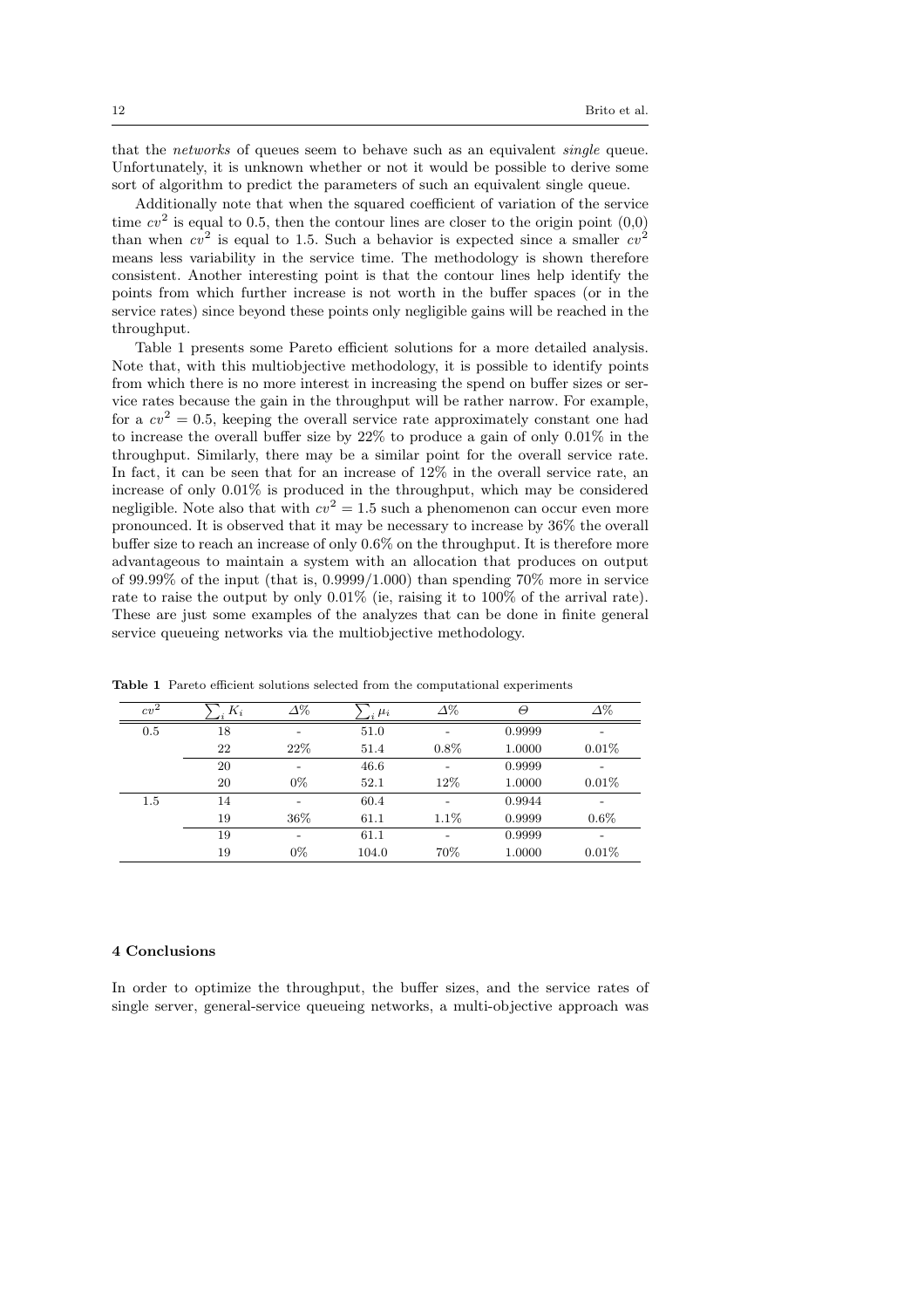presented. The generalized expansion method (GEM) was coupled with a multiobjective genetic algorithm (MOGA) to make it possible to derive insightful Pareto curves displaying the trade-off between throughput and the allocation of buffers and service rates.

Topics for future investigation in this area include extensions to networks of multi-server queues and networks of general-arrival queues, possibly by means of kernels Gontijo et al (2011). Also interesting is to consider different performance measures, such as the WIP, sojourn time, and so on. These are only few examples of possible topics for research.

Acknowledgements This research is supported by the Brazilian agencies, CNPq (Conselho Nacional de Desenvolvimento Científico e Tecnológico; grants 201046/1994-6, 301809/1996-8, 307702/2004-9, 472066/2004-8, 304944/2007-6, 561259/2008-9, 553019/2009-0, 550207/2010-4, 501532/2010-2, 303388/2010-2), CAPES (Coordenação de Aperfeiçoamento de Pessoal de Nível Superior; grant BEX-0522/07-4), and FAPEMIG (Fundação de Amparo à Pesquisa do Estado de Minas Gerais, grants CEX-289/98, CEX-855/98, TEC-875/07, CEX-PPM-00401/08, CEX-PPM-00390-10, and CEX-PPM-00071-12).

# References

- Andriansyah R, van Woensel T, Cruz FRB, Duczmal L (2010) Performance optimization of open zero-buffer multi-server queueing networks. Computers & Operations Research 37(8):1472–1487
- Bäck T, Fogel D, Michalewicz Z (eds) (1997) Handbook of Evolutionary Computation. Institute of Physics Publishing and Oxford University Press
- Carrano EG, Soares LAE, Takahashi RHC, Saldanha RR, Neto OM (2006) Electric distribution network multiobjective design using a problem-specific genetic algorithm. IEEE Transactions on Power Delivery 21(2):995–1005
- Chankong V, Haimes YY (1983) Multiobjective Decision Making: Theory and Methodology. Elsevier, Amsterdam, The Netherlands
- Chaudhuri K, Kothari A, Pendavingh R, Swaminathan R, Tarjan R, Zhou Y (2007) Server allocation algorithms for tiered systems. Algorithmica 48(2):129–146
- Cruz FRB, van Woensel T, Smith JM, Lieckens K (2010) On the system optimum of traffic assignment in  $M/G/c/c$  state-dependent queueing networks. European Journal of Operational Research 201(1):183–193
- Cruz FRB, Kendall G, While L, Duarte AR, Brito NLC (2012) Throughput maximization of queueing networks with simultaneous minimization of service rates and buffers. Mathematical Problems in Engineering 2012(Article ID 348262):19 pages
- Deb K (2001) Multi-objective Optimisation using Evolutionary Algorithms. John Wiley & Sons, Inc., New York, NY
- Deb K, Agrawal RB (1995) Simulated binary crossover for continuous search space. Complex Systems 9:115–148
- Deb K, Beyer HG (1999) Self-adaptive genetic algorithms with simulated binary crossover. Technical report no. CI-61/99, Department of Computer Science/XI, University of Dortmund, 44221 Dortmund, Germany
- Deb K, Pratap A, Agarwal S, Meyarivan T (2002) A fast and elitist multiobjective genetic algorithm: NSGA-II. IEEE Transactions on Evolutionary Computation 6(2):182–197
- Dijkstra EW (1959) A note on two problems in connection with graphs. Numerical Mathematics 1:269–271
- Gontijo GM, Atuncar GS, Cruz FRB, Kerbache L (2011) Performance evaluation and dimensioning of  $GIX/M/c/N$  systems through kernel estimation. Mathematical Problems in Engineering 2011(Article ID 348262):20 pages
- Gross D, Shortle JF, Thompson JM, Harris CM (2009) Fundamentals of Queueing Theory, 4th edn. Wiley-Interscience, New York, NY, USA